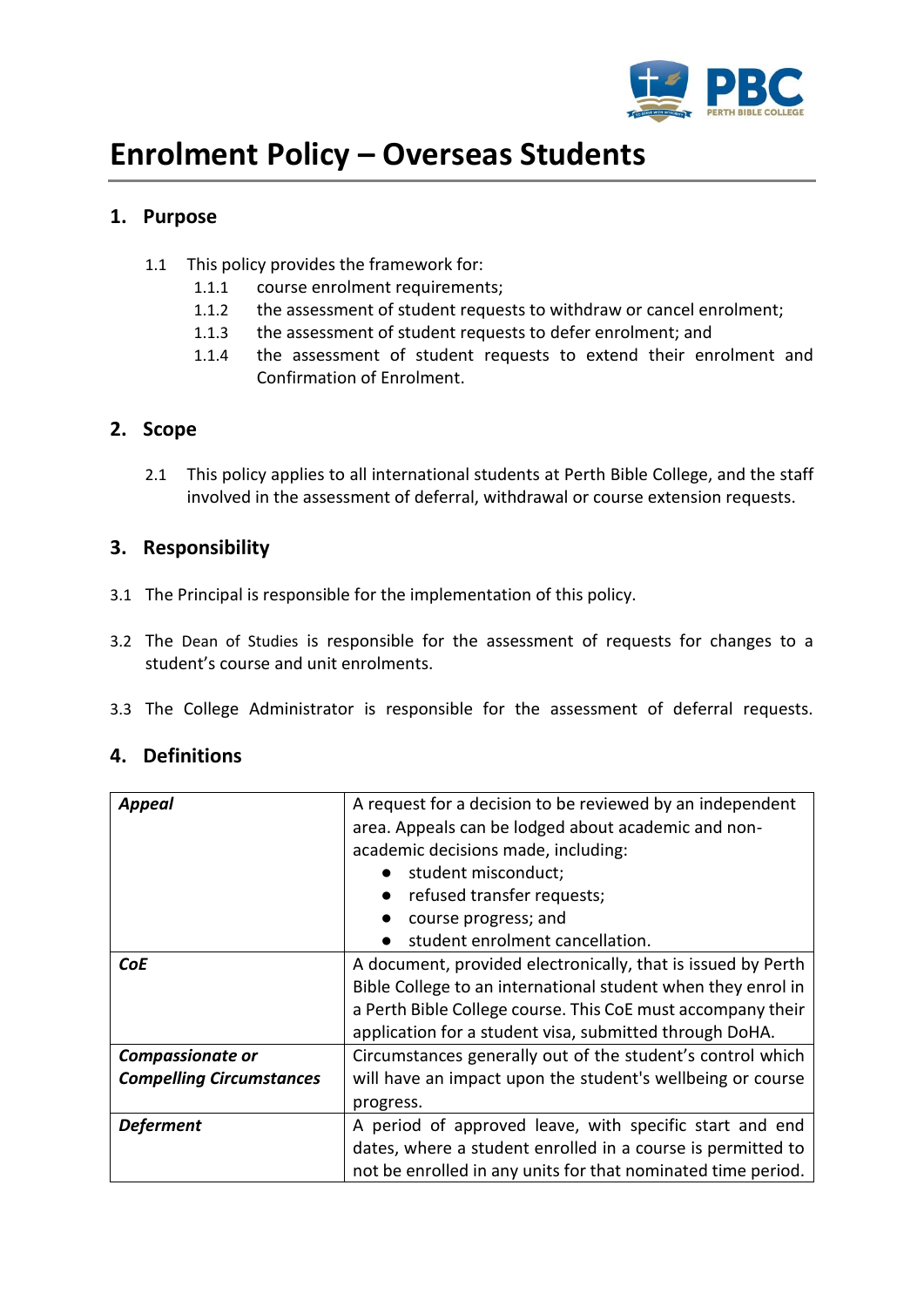| <b>DoHA</b>                  | includes<br>Department of Home Affairs, which<br>The<br>responsibility for immigration matters.                                                                                                                                                                                                                               |  |  |  |
|------------------------------|-------------------------------------------------------------------------------------------------------------------------------------------------------------------------------------------------------------------------------------------------------------------------------------------------------------------------------|--|--|--|
| <b>International Student</b> | A student studying in Australia on a student visa issued by<br>DoHA. This is used interchangeably with the term 'overseas<br>student'.                                                                                                                                                                                        |  |  |  |
| <b>Intervention Strategy</b> | Action taken by Perth Bible College to assist a student who<br>is making unsatisfactory progress in their program.                                                                                                                                                                                                            |  |  |  |
| <b>National Code 2018</b>    | The National Code of Practice for Providers of Education and<br>Training to Overseas Students 2018, established pursuant to<br>Part 4 of the ESOS Act.                                                                                                                                                                        |  |  |  |
| <b>Principal Course</b>      | The principal course refers to the main course of study to be<br>undertaken by an international student where a student visa<br>has been issued. The principal course of study is typically the<br>final course of study where the international student is<br>granted a student visa to study multiple courses in Australia. |  |  |  |
| <b>PRISMS</b>                | Registration<br>and International<br>Students<br>Provider<br>Management System: the Australian Government database<br>provides Australian education providers<br>that<br>with<br>Confirmation of Enrolment facilities required for compliance<br>with the ESOS legislation.                                                   |  |  |  |
| <b>Withdrawal</b>            | Cessation of registration in a course or unit, initiated by a<br>student after enrolment.                                                                                                                                                                                                                                     |  |  |  |

#### **5. Policy Provisions**

#### **Principles**

- 5.1 International students are required to maintain full-time enrolment at all times whilst on a student visa.
- 5.2 All changes to enrolment must be approved by Perth Bible College. This includes:
	- 5.2.1 unit withdrawals;
	- 5.2.2 course withdrawals;
	- 5.2.3 deferral requests; and
	- 5.2.4 course extension requests.
- 5.3 Perth Bible College's processes for assessing deferrals, withdrawals and course extensions are applied fairly and consistently to all students.
- 5.4 Perth Bible College's *Enrolment Policy – International Students* and accompanying procedure are in accordance with the National Code 2018, which prescribes the requirements education providers must follow when assessing deferral, withdrawal, and course extension requests for international students.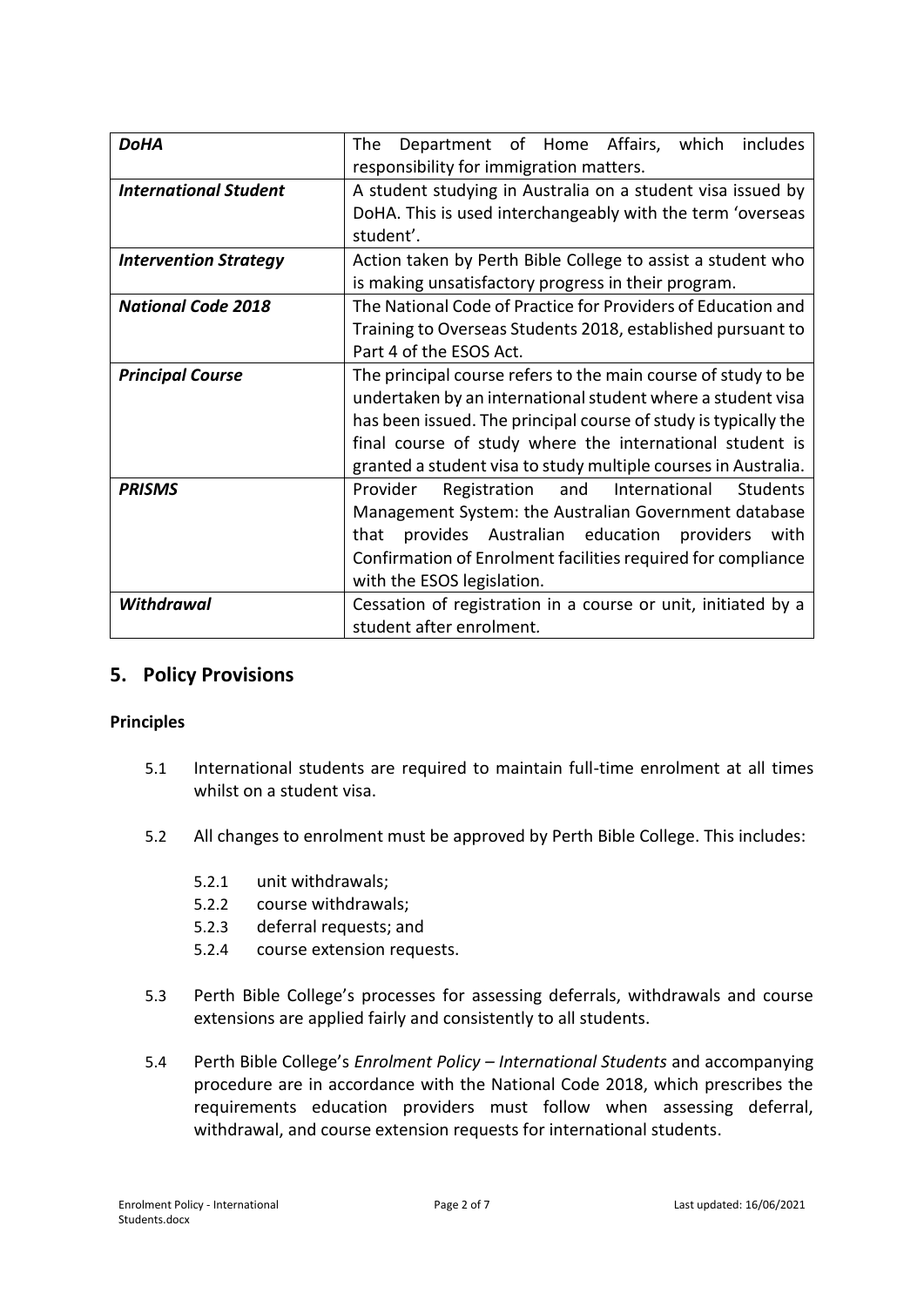5.5 This policy does not cover the process of deferring an offer of admission, which is covered in Perth Bible College's *Admissions Policy*.

#### **Course Enrolment Requirements**

- 5.6 All international students are required to have a current Confirmation of Enrolment (CoE) issued which identifies which course the student is enrolled in, the duration of the course, and the expected completion date of that course.
- 5.7 PBC is required within 7 days to notify the Department of Education via PRISMS if a student's course enrolment is deferred, temporarily suspended, or cancelled.
- 5.8 The deferral, suspension or cancelling of a student's course enrolment may affect the student's visa.

#### **Unit Enrolment Requirement for Overseas Students**

- 5.9 International students are required to be in a personal and financial position which will allow them to complete their enrolled course within the timeframe of their issued CoE.
- 5.10 In general, this will require students to be enrolled at a full time load and enrolled in no more than one flexible learning unit per semester.
- 5.11 International students are required to be studying at least one unit on campus during each study period.
- 5.12 International students are permitted to complete no more than 25% of their total course via flexible learning studies.
- 5.13 International students who wish to enrol in less than a fulltime load or to enrol in flexible learning units will be required to meet with the Dean of Studies prior to enrolment for that study period to discuss a study plan to ensure they do not breach the conditions of their student visa. An outline of an agreed study plan will be kept in the student's file with a copy provided to the student.

#### **Unit Withdrawal Requests**

5.14 Students may apply to withdraw from a unit by the relevant census dates without academic penalty. Students may apply to withdraw from a unit after the relevant census dates, but will incur an academic penalty or financial penalty, unless special circumstances apply. Refer to the *Student Refund Policy* for further details.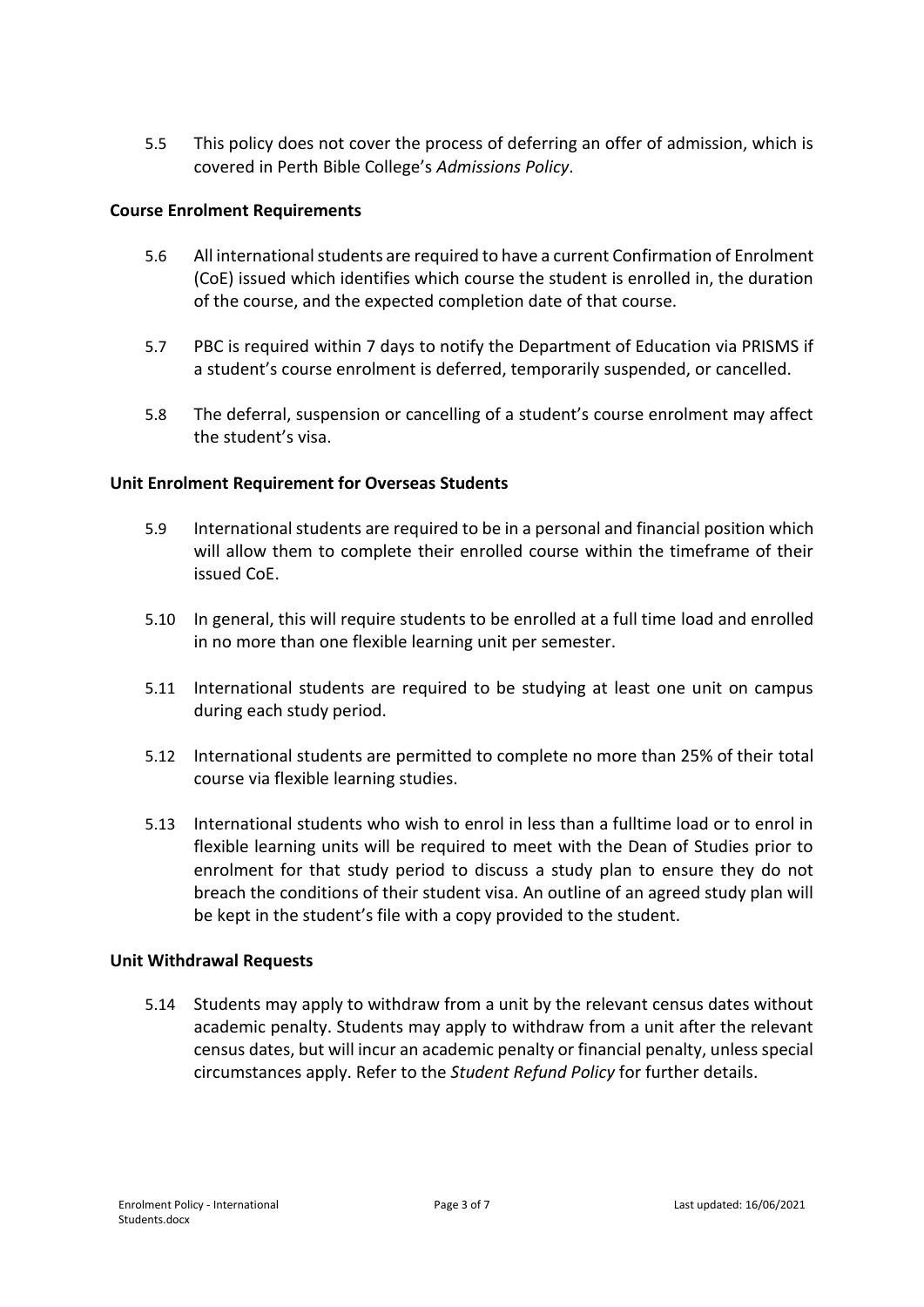5.15 Applications for Unit Withdrawals from international students will be assessed on a case-by-case basis, to ensure that a withdrawal from unit/s will not extend their course duration, which may consequently impact their student visa.

#### **Course Withdrawal and Cancelation**

- 5.16 PBC may cancel the course enrolment of an international student in the following circumstances:
	- 5.16.1 a student has been assessed to have a status of Course Terminated (as outlined in the *Student Course Progress Policy*);
	- 5.16.2 a student informs PBC that they will no longer be continuing their studies with PBC in writing;
	- 5.16.3 a student has been absent without approval for 21 consecutive days or has not returned from leave for 21 consecutive days and is not contactable via their provided contact details;
	- 5.16.4 a student has defaulted on their financial obligations and has demonstrated no intention to meet those obligations; or
	- 5.16.5 a student has been determined to have breached the Student Code of Conduct resulting in a suspension or cancellation of enrolment.

#### **Course Extension Requests**

- 5.17 PBC may extend the duration of a student's CoE where it is clear that a student will not complete the course within the expected duration as the result of:
	- 5.17.1 compassionate or compelling circumstances;
	- 5.17.2 PBC has implemented its intervention strategy for the student who was at risk of not meeting satisfactory course progress (as outlined in the *Student Course Progress Policy*); or
	- 5.17.3 an approved deferral of study has been granted.

#### **Approved Course Extension Requests**

- 5.18 If the course extension request has been approved, Perth Bible College will:
	- 5.18.1 issue the student an extended CoE for the expected duration of study;

#### **Refused Course Extension Requests**

- 5.19 If Perth Bible College refuses the course extension request, Perth Bible College will:
	- 5.19.1 issue a written response to the student outlining the reasons for the refusal; and
	- 5.19.2 inform the student of their right to appeal the decision within 20 working days, as per the *Student Complaints and Appeals Policy*.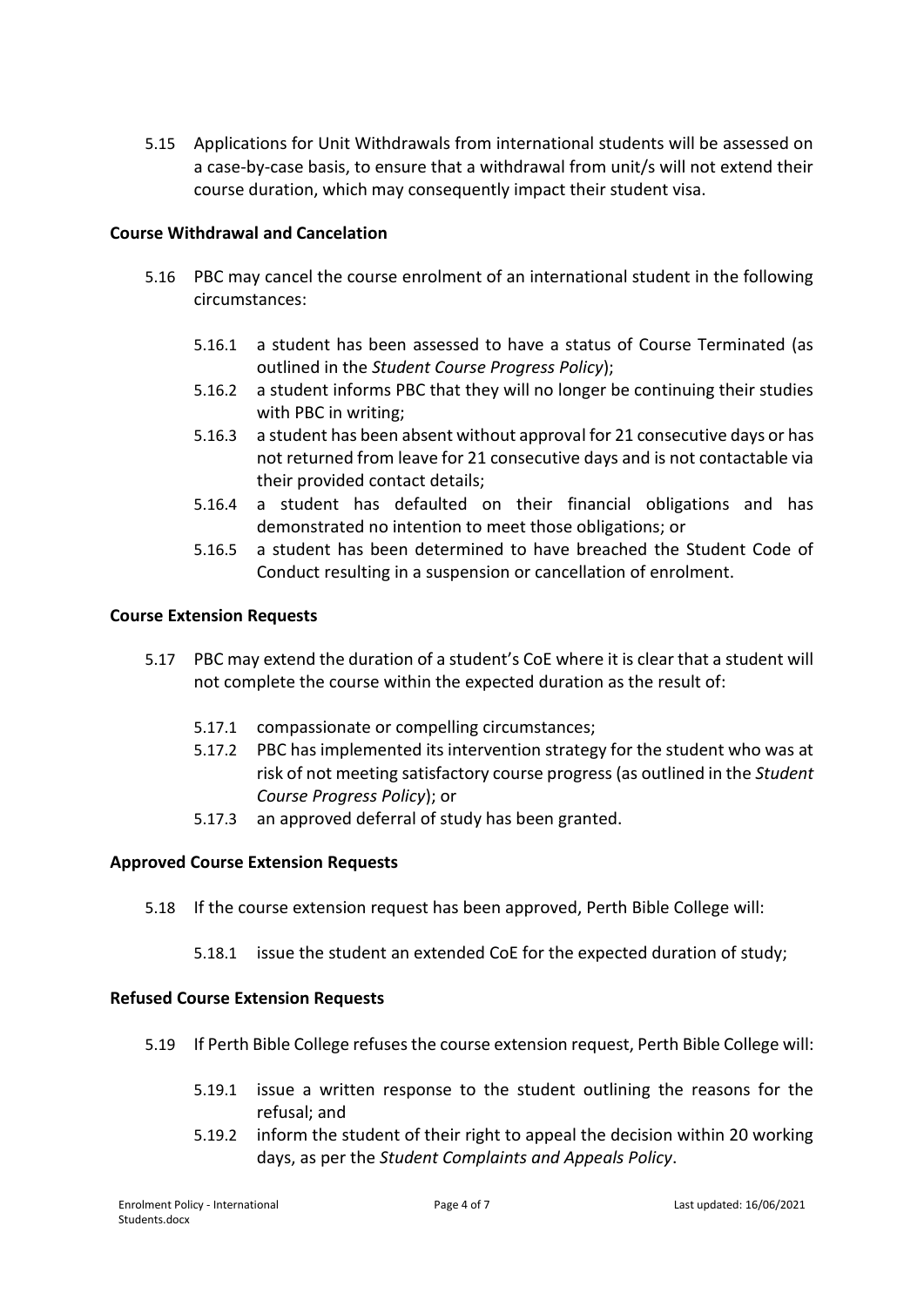#### **Deferral Requests**

- 5.20 PBC may permit the deferral of a course enrolment of an international student in the following circumstances:
	- 5.20.1 illness where a medical certificate states that the student is unable to attend classes for a period which would impact detrimentally on the student's ability to complete the unit/units;
	- 5.20.2 death or serious illness within the immediate family of the student where the student is required to return home for a period which would impact detrimentally on the student's ability to complete the unit/units; or
	- 5.20.3 other similar compassionate or compelling circumstances which would prevent a student from attending classes for a period which would impact detrimentally on the student's ability to complete the unit/units.
- 5.21 Students will be required to submit a request for deferral in writing and provide evidence (e.g., medical certificates, relevant correspondence) to substantiate 5.24.1, 5.24.2, and 5.24.3 as outlined in the accompanying policy.
- 5.22 As circumstances for requesting a deferral may arise suddenly and beyond the control of the student, requests for deferral may be submitted after the event. However, the student should advise the college as soon as possible via email or telephone to avoid having their course enrolment cancelled under 5.16.3.
- 5.23 Each approved deferral of a course would be for the maximum period of one semester and a student seeking further deferral would be required to re-submit a request for deferral at the beginning of the next semester.

#### **Record Keeping**

- 6.1 Perth Bible College will record the following information for two years after the student ceases to be a Perth Bible College student:
	- 1.1.1 applications for course or unit withdrawals;
	- 1.1.2 applications for deferrals;
	- 1.1.3 applications for course extensions;
	- 1.1.4 the assessment of the withdrawal, deferral, or extension request; and
	- 1.1.5 the decision of the request.

#### **Refunds**

1.2 If the student believes they are entitled to a refund, further information can be found in Perth Bible College's *Student Refund Policy*.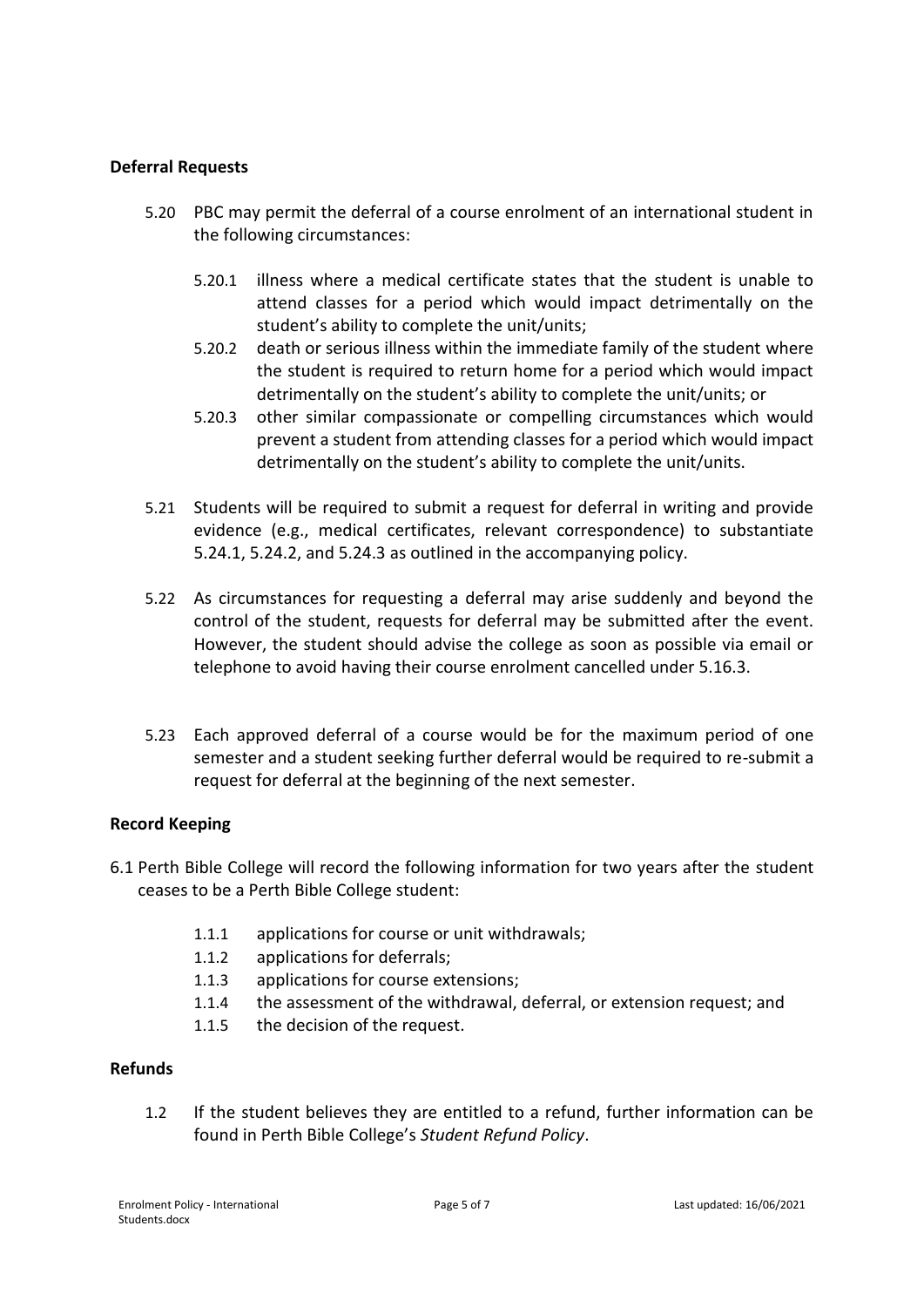# **2. Policy Information**

| Date first approved:                             | Date of effect: | Date last amended:                               | Date of next review: |
|--------------------------------------------------|-----------------|--------------------------------------------------|----------------------|
| 13/20/2010                                       | 13/20/2010      | 16/06/2021                                       | June 2022            |
|                                                  |                 |                                                  |                      |
| <b>Approved by</b>                               |                 | Teaching and Learning Committee                  |                      |
| <b>Authorised Officer</b>                        |                 | Dean of Studies                                  |                      |
| Supporting documents, procedures & forms of      |                 | Enrolment Procedure – Overseas Students          |                      |
| this policy                                      |                 | <b>Student Refund Policy</b>                     |                      |
|                                                  |                 | <b>Student Complaints and Appeals Policy</b>     |                      |
|                                                  |                 | Student Transfer Policy - International Students |                      |
|                                                  |                 | <b>Student Course Progress Policy</b>            |                      |
| <b>Related Legislation and Codes of Practice</b> |                 | Higher Education Standards Framework 2015,       |                      |
|                                                  |                 | Part A: Standard 7.2                             |                      |
|                                                  |                 | <b>Tertiary Education Quality and Standards</b>  |                      |
|                                                  |                 | Agency (TEQSA) Act 2011                          |                      |
|                                                  |                 | National Code 2018, Standard 8 & 9               |                      |
| <b>Audience</b>                                  |                 | Public                                           |                      |